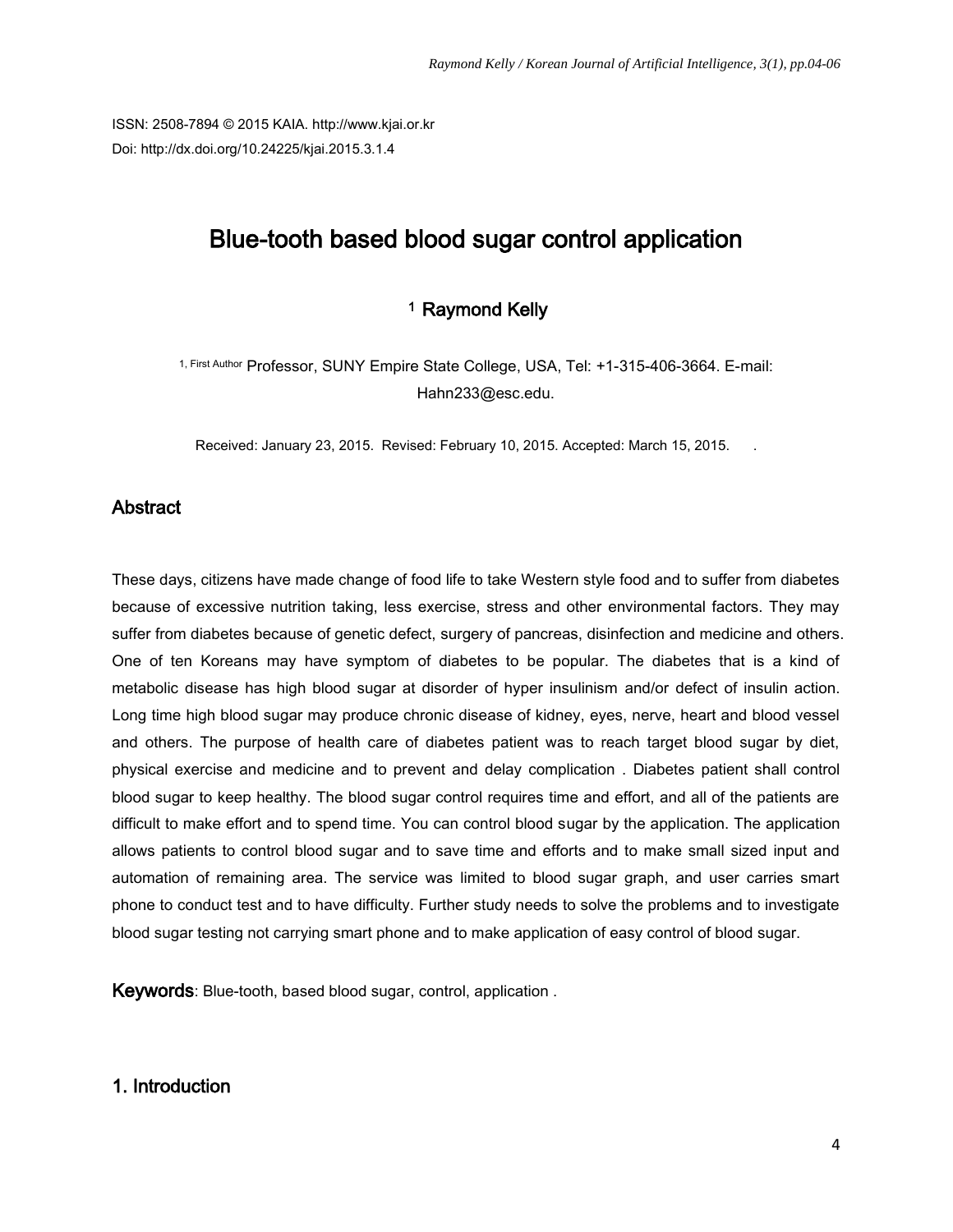These days, citizens have made change of food life to take Western style food and to suffer from diabetes because of excessive nutrition taking, less exercise, stress and other environmental factors. They may suffer from diabetes because of genetic defect, surgery of pancreas, disinfection and medicine and others. One of ten Koreans may have symptom of diabetes to be popular. The diabetes that is a kind of metabolic disease has high blood sugar at disorder of hyper insulinism and/or defect of insulin action. Long time high blood sugar may produce chronic disease of kidney, eyes, nerve, heart and blood vessel and others. The purpose of health care of diabetes patient was to reach target blood sugar by diet, physical exercise and medicine and to prevent and delay complication. In other words, diabetes patients are asked to measure and control their own blood sugar steadily. The blood sugar control application informs user of blood sugar immediately by using blue-tooth. A patient may control his blood sugar by using data.

#### 2. Associated Studies

Blue-tooth is near distance radio communication technology at 2.4GHz radio frequency to have high reliability and self correction of errors depending upon frequency hopping and to have advantage of low power consumption. Small sized radio modem was used to run by low power consumption and to have module type and to make inexpensive near distance communication system [2], Links of data transmission between blue-tooth devices includes ACL link of packet based data and control command transmission, and SCO link of circuit based voice data transmission. Data link may vary depending upon blue-tooth profile module of the device, and ACL link of all of profiles can make use at most of blue-tooth communication. Blue-tooth profile includes kinds, structure and use of protocol for blue-tooth application software. Common use access profile with all of profiles has given device retrieval, response, connection and security for blue-tooth communication. The profile can be classified into 3 types depending upon protocol layer of protocol stack of remaining profile. This study has described not only common use access profile but also hands free profile.

#### 3. Contents

Smart phone Android OS shall be used to install application. A user shall fill out his or her profile. Basis information display has shown his or her input information and blood sugar of breakfast, lunch and dinner. Users are given menu service and physical exercise service. Click the exercise button of basic display to be given physical exercise service. Click the button to verify physical exercise recommended. Users verify changes of blood sugar intermediately. Click the menu button to be given menu service. Click the button to go to menu recommended and to display menu with low fat considering diabetes patient.